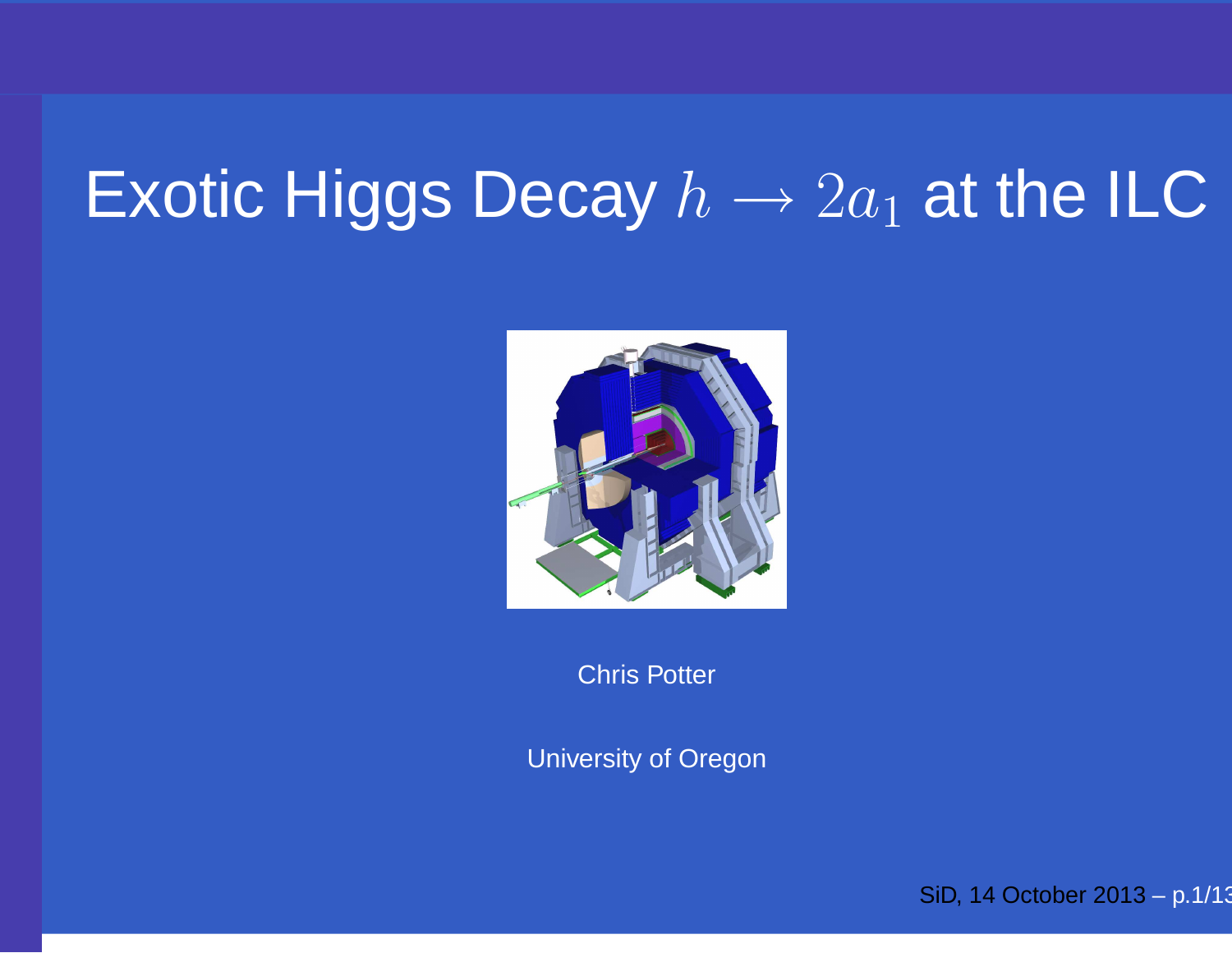#### Introduction

- While  $h_{125}$  decay channel signal strengths from CMS and ATLAS are consistent with the Standard Model prediction, they are also consistent with <sup>a</sup> large branching ratio toinvisible/unobserved final states.
- One possibly unobserved channel is  $h_{125} \rightarrow 2a_1$ , where  $a_1$  is the lightest CP-odd Higgs<br>becan which might escape detection in the deminant decay  $a_1 \rightarrow \pi^+ \pi^$ boson which might escape detection in the dominant decay  $a_1\to \tau^+\tau^-$ .
	- Another interesting possibility is that the there is a lighter CP-even Higgs  $h_1$  which has so far escaped detection but may account for the LEPII  $2.3\sigma$  excess in the  $Zb\bar{b}$  channel.
- Here the  $h_1$  is responsible for the LEPII excess, with  $h_1 \to b\bar{b}$  suppressed to some extent by<br>turning the exctic decay mode  $h_1 \to 2\pi$ turning the exotic decay mode  $h_1 \rightarrow 2 a_1.$
- In this scenario  $h_{125}$ , the boson recently observed at the LHC is the NMSSM  $h_2$ .
- So  $2m_{\tau} < m_{a_1} < 2m_B$  and  $m_{h_1} \approx 98$  GeV are suggested for explaining the LEPII excess.
- While neither ATLAS nor CMS has reported searches for this scenario (CMS has for  $m_{a_1} < 2 m_\tau$ ), the  $h \to 2 a_1$  LHC sensitivity is studied in 0903.1377, 0805.3505, 1106.4545,<br>1301,1325 1301.1325.
- The most constraining limits on this scenario are from ALEPH in 1003.0705.
- Full details of this study can be found in the Snowmass White paper SNOW13-00133 (1309.0021).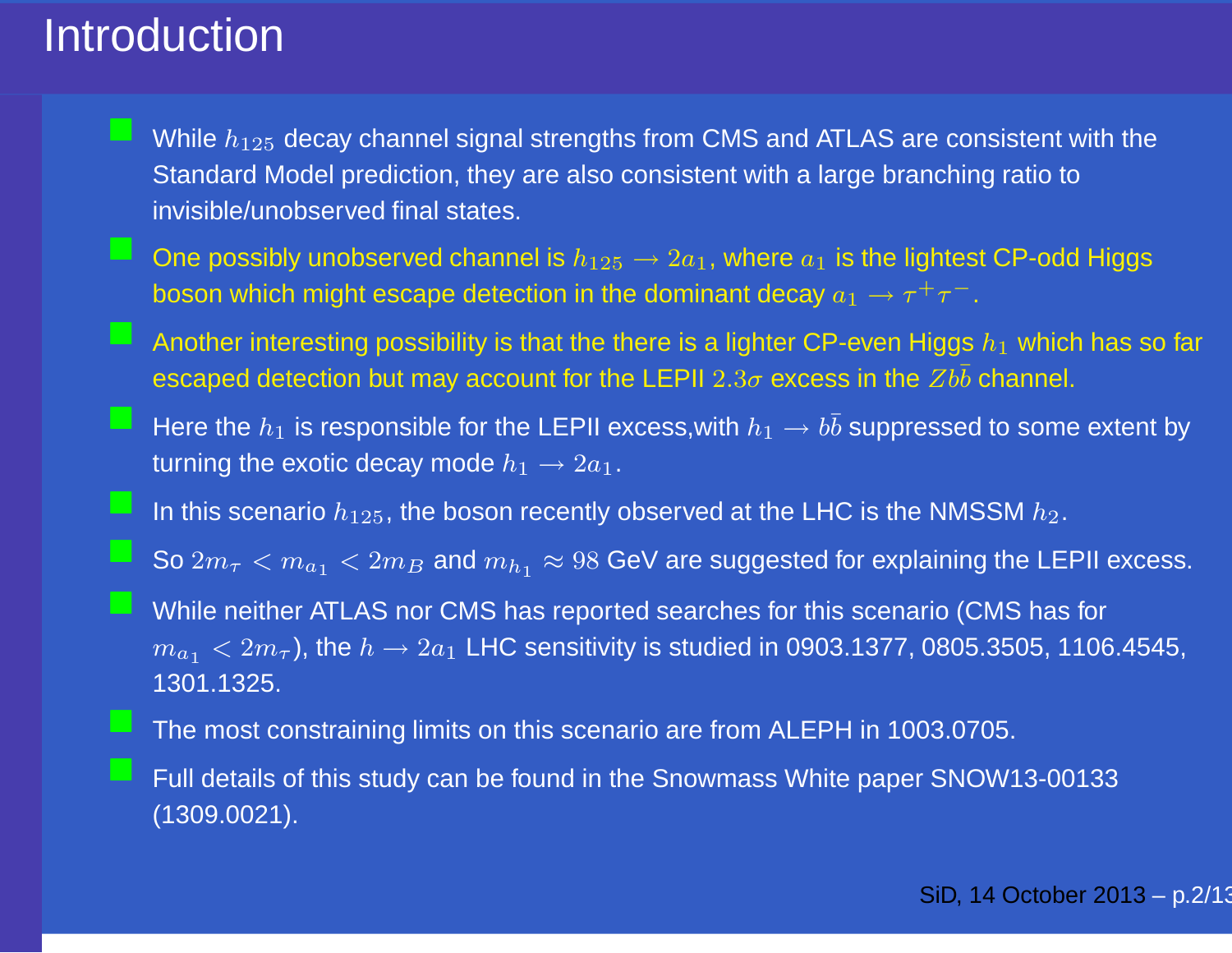#### CMS Upper Limits on BR( $H\to$  $\rightarrow$  Invisible/Unobserved)

CMS-PAS-HIG-13-018



SiD, <sup>14</sup> October 2013 – p.3/13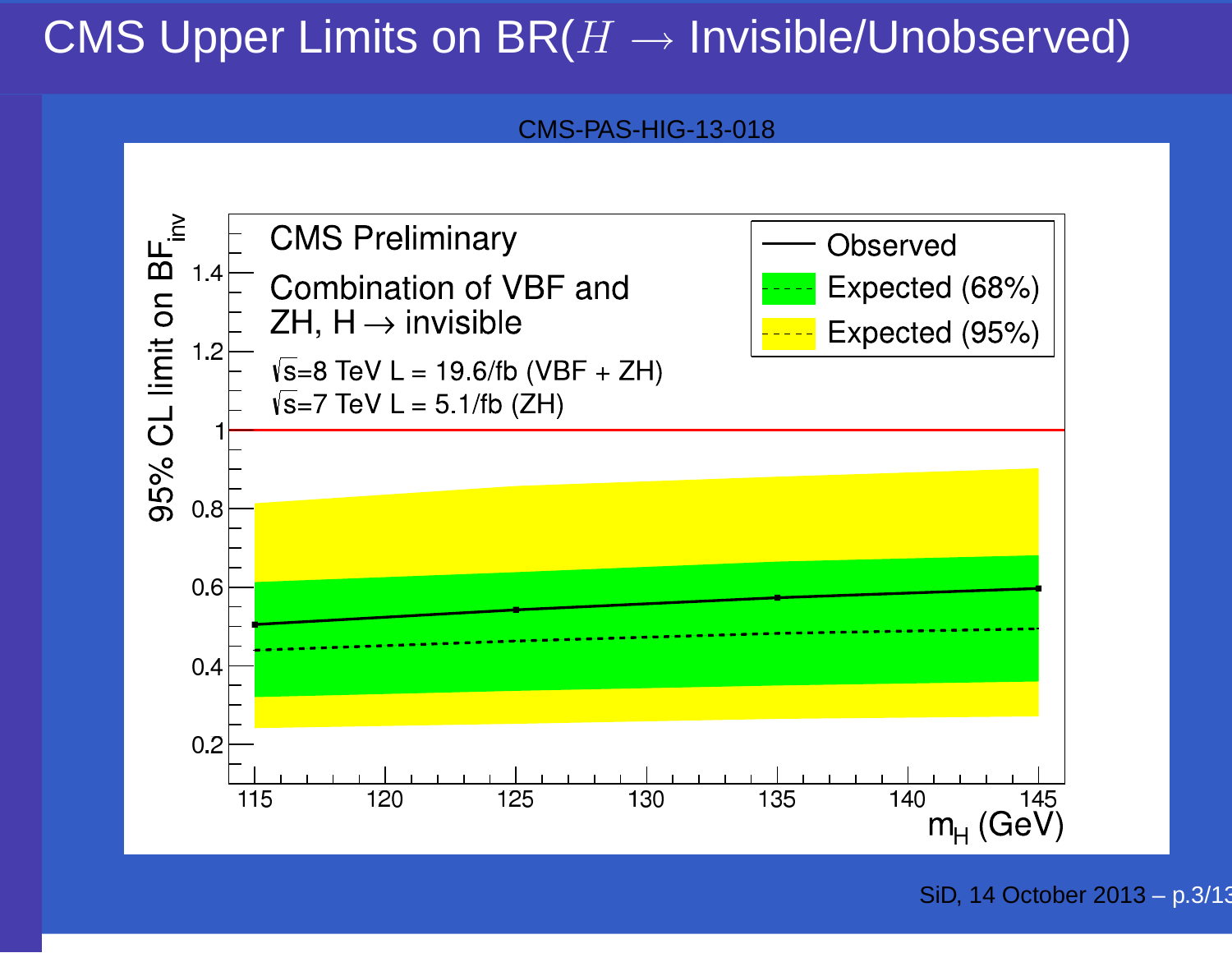### This Scenario at LEPII and the Tevatron





JHEP 1005:049,2010 (left), PRL 103, 061801,2009 (right)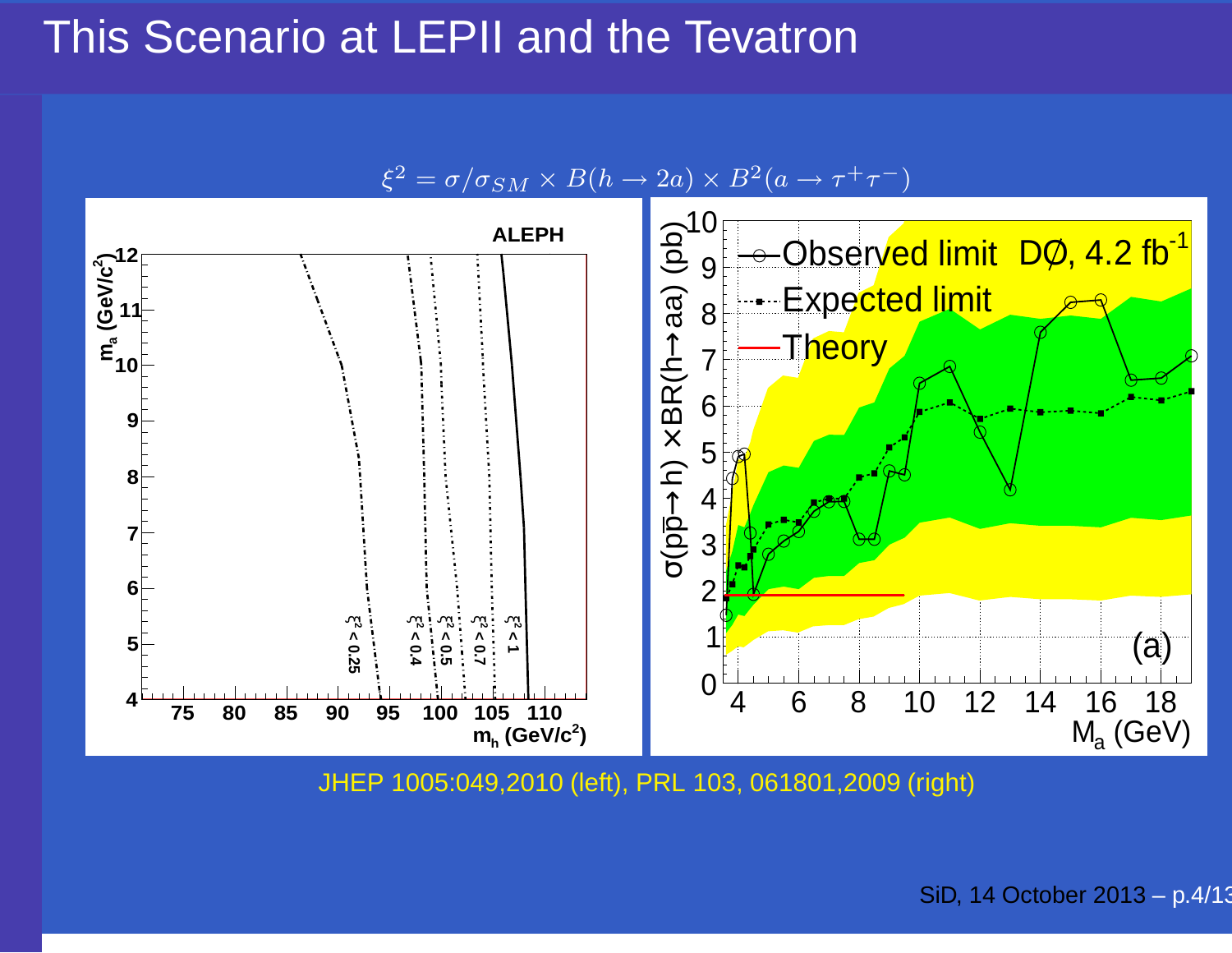#### This Scenario at the LHC ( $\sqrt{s}=8$  TeV, 25 fb $^{-1}$  $\left( \frac{1}{2} \right)$



Cerdeno, Ghosh and Park (arXiv:1301.1325v3)

SiD, <sup>14</sup> October 2013 – p.5/13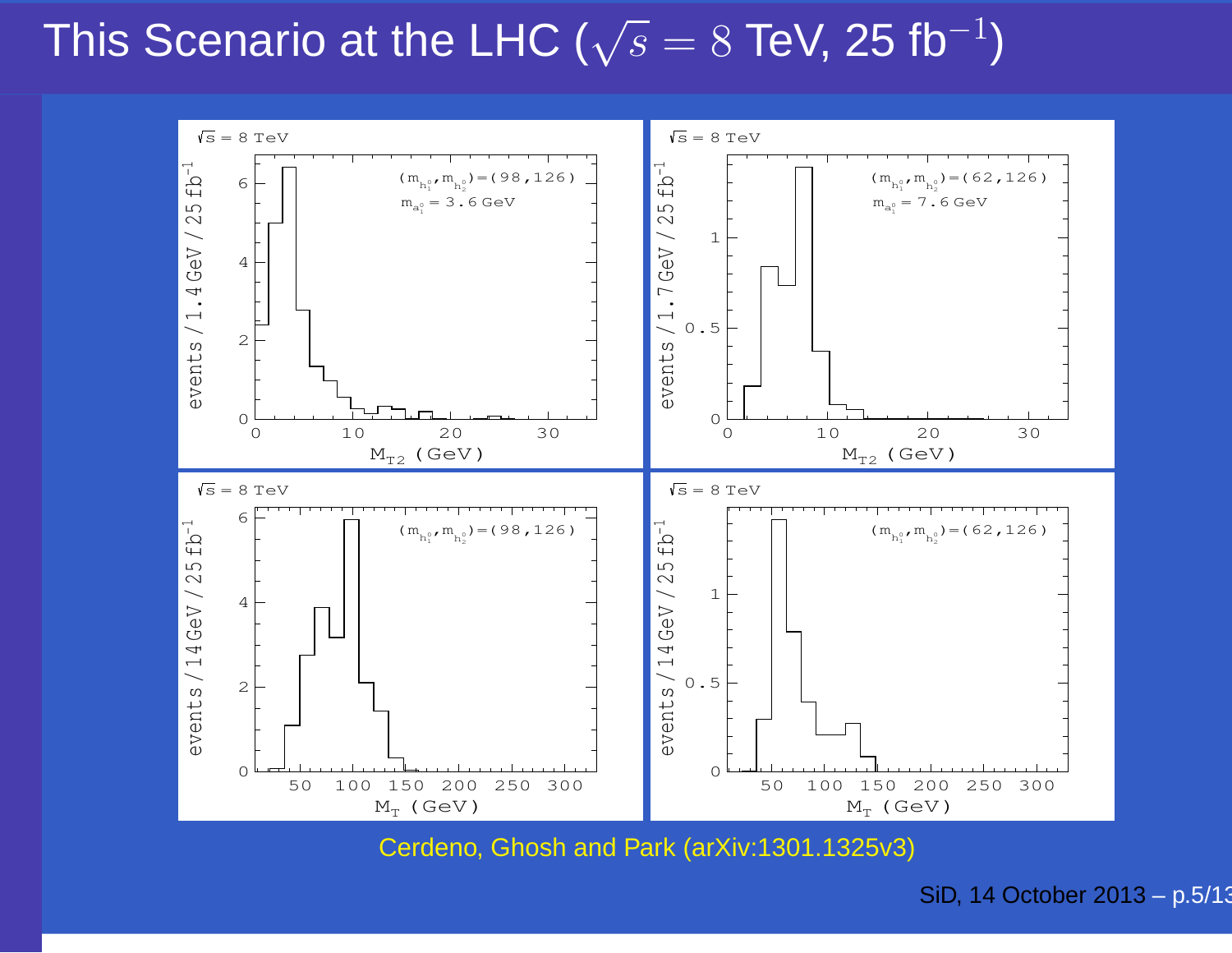### Next to Minimal Supersymmetric Model (NMSSM)

 The Next-to-Minimal Supersymmetric Model (NMSSM) is motivated to reduce the fine-tuning required for the  $\mu$ -term in the MSSM superpotential.

One singlet superfield  $S$  is introduced to the MSSM. The NMSSM superpotential is

$$
\mathbf{W} = \lambda \mathbf{S} \mathbf{H}_{\mathbf{u}} \mathbf{H}_{\mathbf{d}} + \frac{\kappa}{3} \mathbf{S}^3
$$

An effective  $\mu$  term is generated  $\mu_{eff}=\lambda\langle S\rangle$  at a natural scale. The soft SUSY breaking terms in the NMSSM Lagrangian are

$$
V_{soft} = m_{H_d}^2 |H_d|^2 + m_{H_u}^2 |H_u|^2 + m_S^2 |S|^2 + (-\lambda A_{\lambda} H_u H_d S + \frac{1}{3} A_{\kappa} \kappa S^3 + h.c.).
$$

- Six parameters determine the NMSSM Higgs sector at tree level: $\lambda, \kappa, A_\lambda, A_\kappa, \tan\beta$  and  $\mu_{eff}$  .
- The NMSSM Higgs sector includes neutral CP-odd  $a_1, a_2$ , neutral CP-even  $h_1, h_2, h_3$  and charged  $H^+, H^-.$

SiD, <sup>14</sup> October 2013 – p.6/13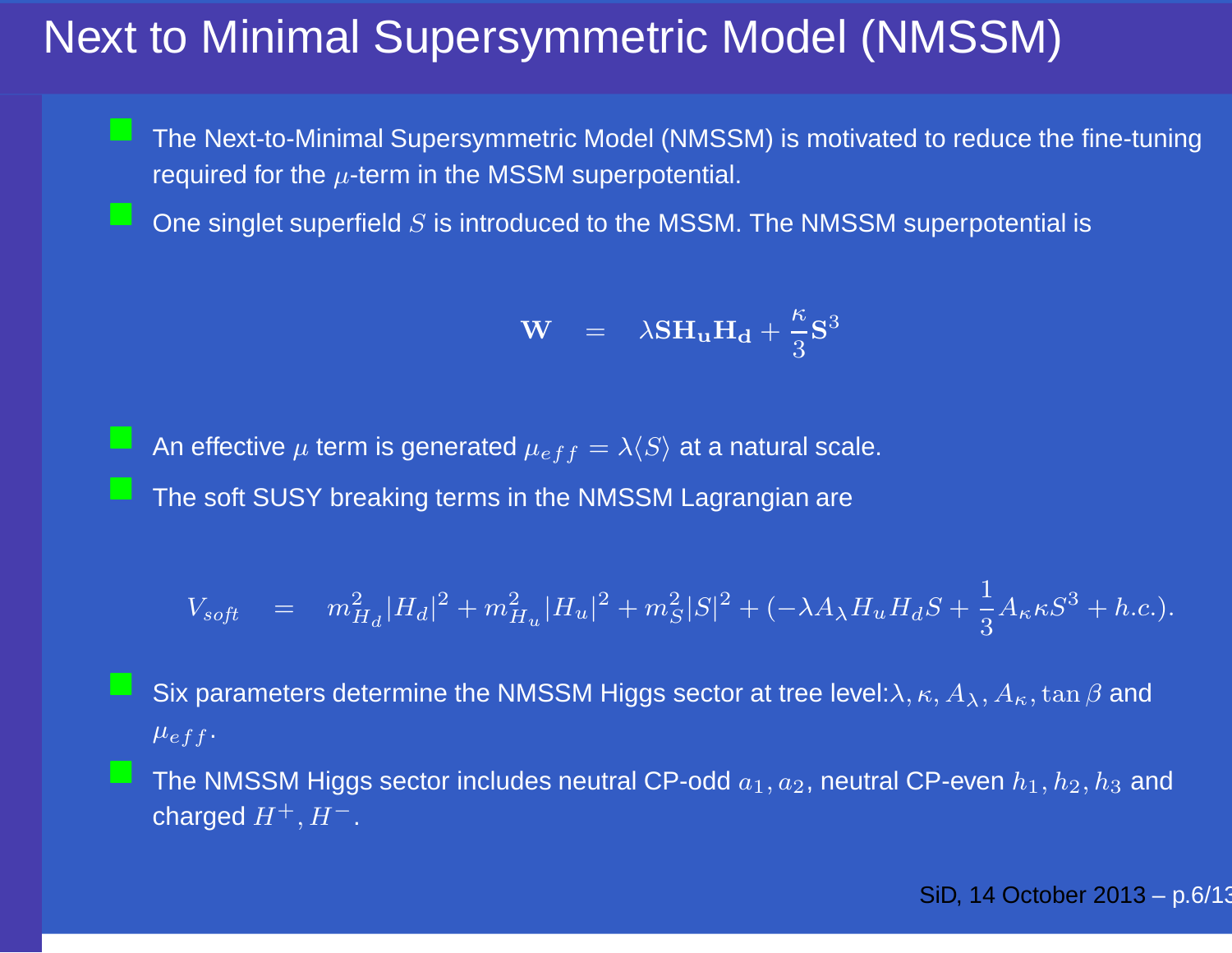### NMSSM Higgs Parameter Point

#### NMSSMTools 3.2.4

Target:  $2m_{\tau} < m_{a_1} < 2m_B$ ,  $90 < m_{h_1} < 100$  GeV,  $m_{h_2} \approx 125$  GeV

| Parameter    | <b>Value</b>   | <b>Scalar</b> | Mass [GeV] | <b>Decay</b>                             | Br [%] |
|--------------|----------------|---------------|------------|------------------------------------------|--------|
|              | 0.3            | $a_1$         | 10.3       | $h_1 \rightarrow 2a_1$                   | 85.4   |
| $\kappa$     | 0.1            | $h_1$         | 91.6       | $h_2 \rightarrow 2a_1$                   | 87.4   |
| $A_{\kappa}$ | 11.6           | $h_2$         | 124.5      | $\boxed{a_1} \rightarrow \tau^+ \tau^-$  | 73.2   |
| $m_A$        | <b>465 GeV</b> | $a_2$         | 465.2      | $\overline{ a_1\to 2g }$                 | 22.3   |
| $\tan \beta$ | 3.1            | $h_3$         | 469.2      | $ a_1 \rightarrow c\bar{c} $             | 3.1    |
| $\mu_{eff}$  | <b>165 GeV</b> | $H^{\pm}$     | 465.7      | $\overline{a_1 \rightarrow \mu^+ \mu^-}$ | 0.3    |

The generated particle spectrum and decay tables are saved in SLHA files and passed to Whizard.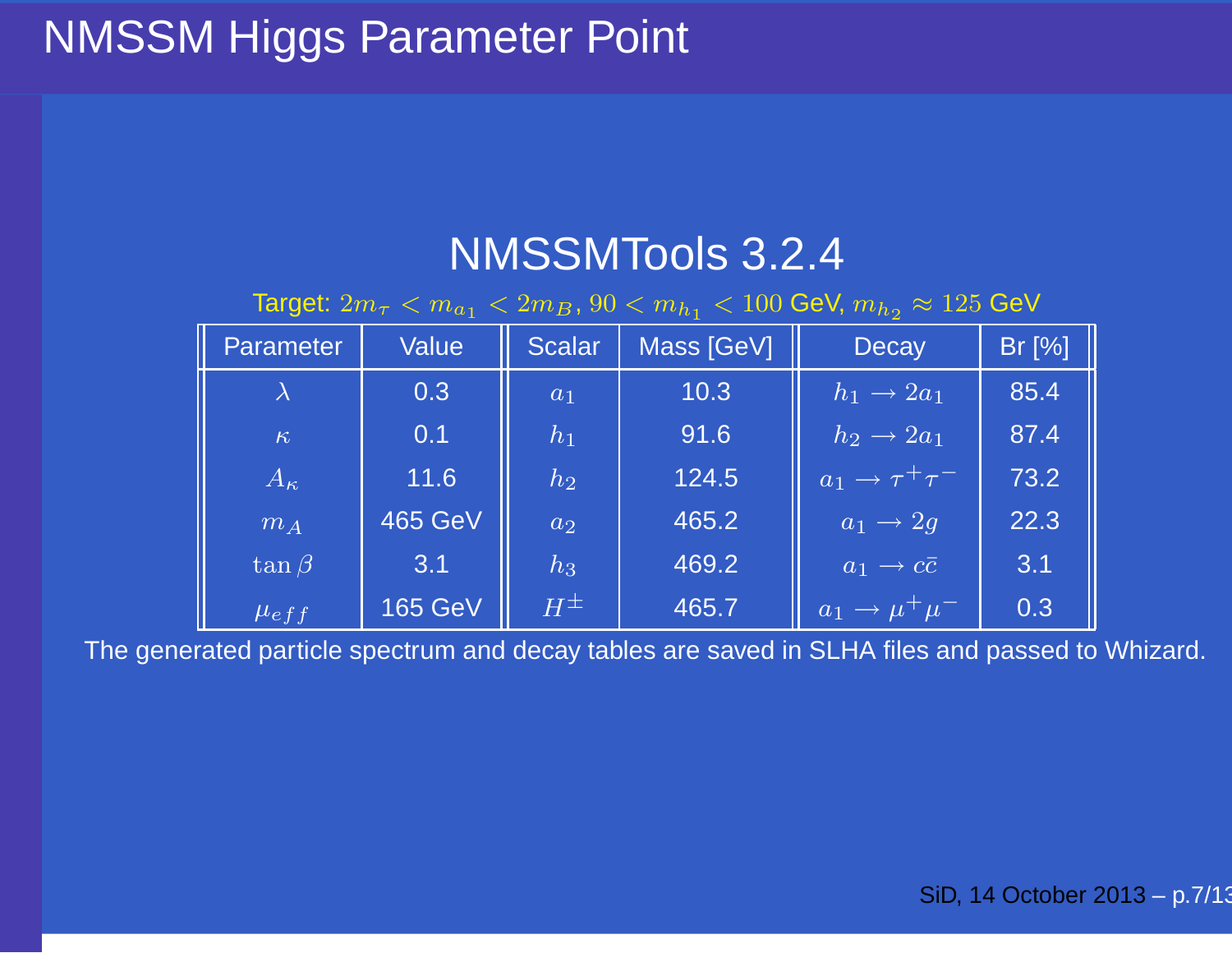### Signal/Background Simulation



- Simulation of the signal process  $e^+e^- \to Zh_{1,2} \to f\bar{f}a_1a_1$  was performed with the Whizard<br>
event generator, which has a full implementation of the NMSSM event generator, which has <sup>a</sup> full implementation of the NMSSM.
	- Whizard interfaces the NMSSM model with the SLHA file generated by NMSSMTools.
- Signal events are weighted by  $Zh_{1,2}$  production cross section multiplied by the branching ratio for  $Z\rightarrow f\bar{f}.$
- Background is  $e^+e^-\to ZZ\to Z\tau$  ${}_{-p r} \tau_{3-p r}$ , a dedicated high statistics sample generated.

 Thanks to Tim Barklow for generating the Whizard events and Norman Graf for SiD detector simulation and event reconstruction.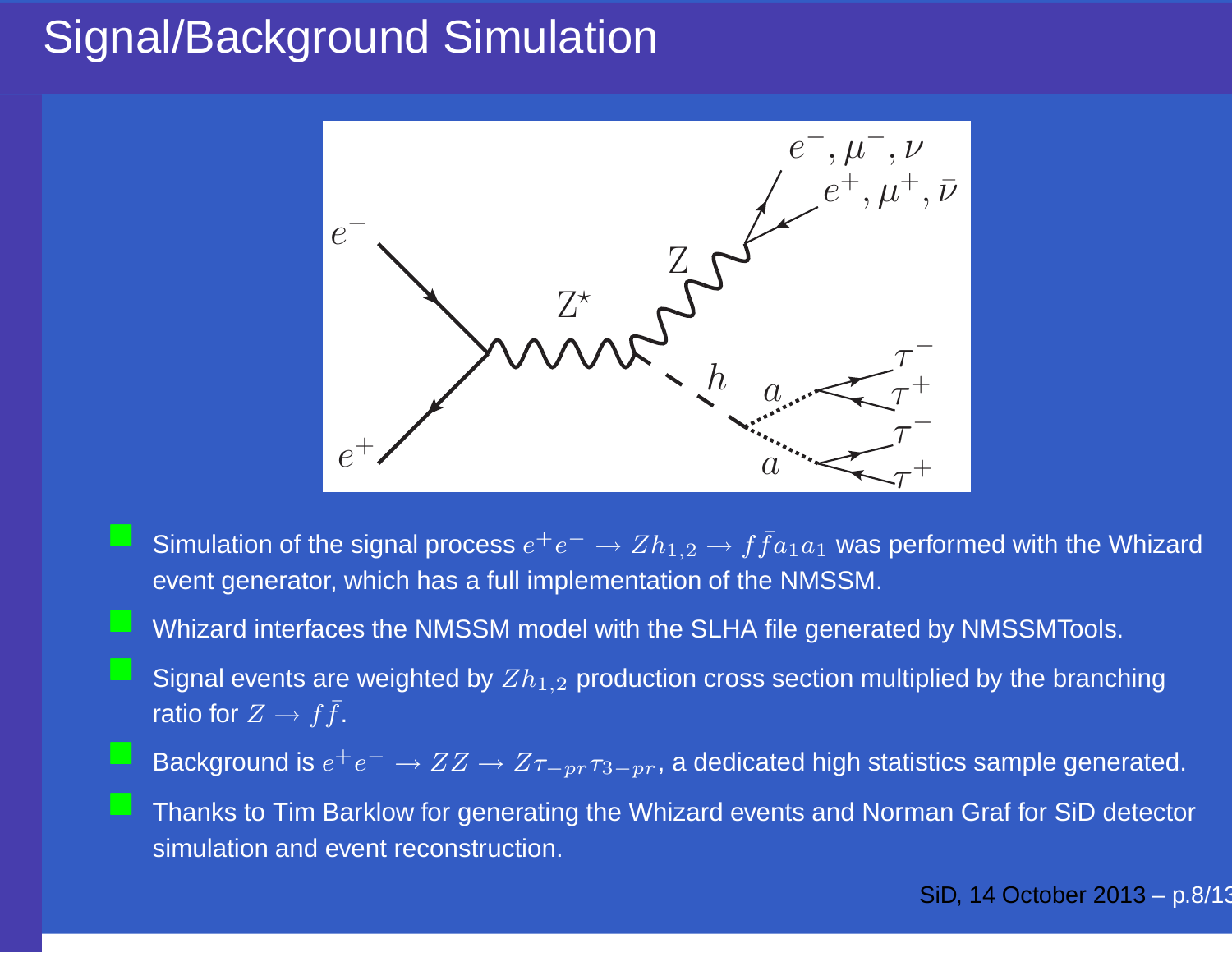# The  $h_{1,2} \rightarrow 2a_1 \rightarrow 4\tau$  Channel

The  $h_{1,2} \rightarrow 2 a_1 \rightarrow 4 \tau$  Selection Requirements

Require at least two muons with  $p_T > 5$  GeV ( $N_{\mu5} \geq 2$ ) Require the muon pair closest to the Z mass within  $3\sigma$  of the nominal Z mass  $(|m_{Z}-m_{\mu^+\mu^-}|< 3\sigma)$ Require exactly six tracks with  $p_T > 0.2$  GeV ( $N_{trk} = 6$ ) Require zero net charge in the recoil tracks  $(Q_{4trk} = 0)$ Veto  $\tau \to a_1(1260) \nu$  by requiring candidate  $a_1(1260)$  mass  $m_{3trk} > 2$  GeV Case I: require  $123 < m_{recoil} < 160$  GeV; **Case II: or require**  $80 < m_{recoil} < 123$  GeV; Case III: or require none.

P Yields assume  $\sqrt{s} = 250$  GeV,  $250$ fb<sup>-1</sup> luminosity, and 80%  $e^-_L$ , 30%  $e^+_R$  beam polarization:

|                   | Case I | Case II | <b>Case III</b> |
|-------------------|--------|---------|-----------------|
| Signal            | 121    | 182     | 302             |
| <b>Background</b> | 0.4    | 1.3     |                 |

SiD, <sup>14</sup> October 2013 – p.9/13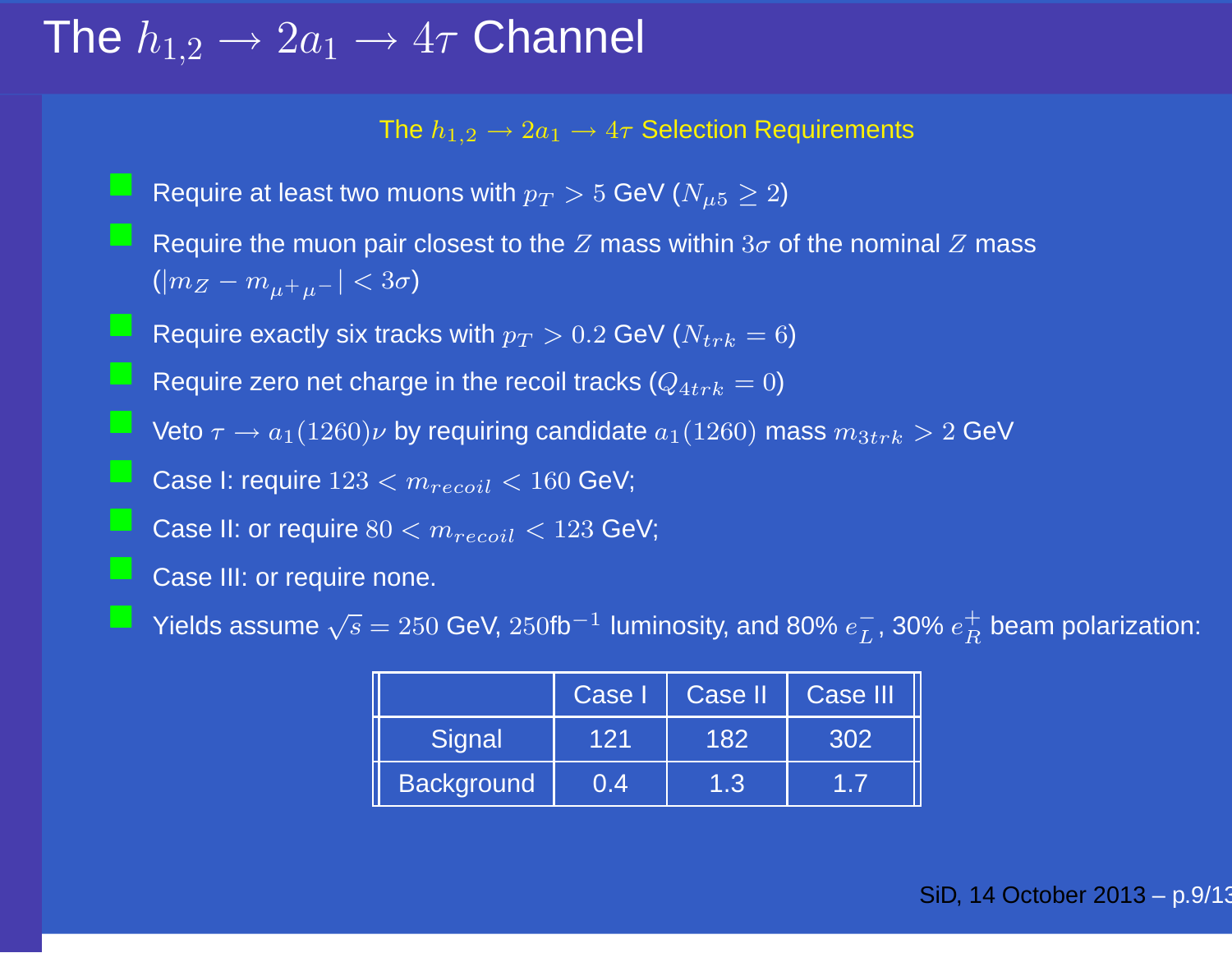### $h_{1,2}$  Recoil Masses after Full Selection



The fits yield  $m_{h_1} = 90.8 \pm 0.2$  GeV and  $m_{h_2} = 124.7 \pm 0.2$  GeV.

SiD, <sup>14</sup> October 2013 – p.10/13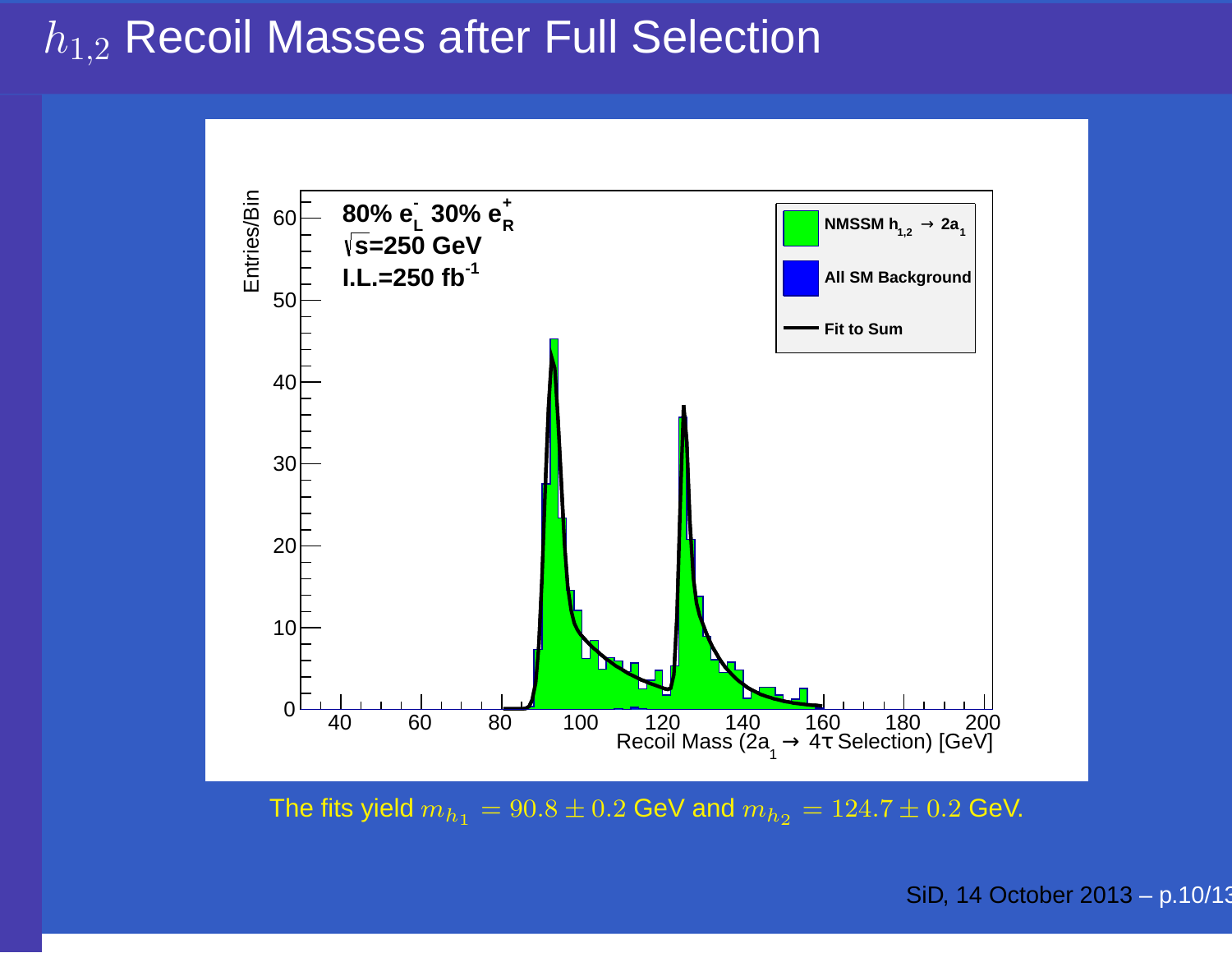# The  $h_{1,2} \rightarrow 2a_1 \rightarrow 2 \mu 2 \tau$  Channel

The  $h_{1,2}\rightarrow 2a_1\rightarrow 2\mu 2\tau$  Selection Requirements

- require at least two muons with  $p_T > 5$  GeV ( $N_{\mu5} \geq 2$ )
- require exactly six or eight tracks with  $p_T > 0.2$  GeV ( $N_{trk} = 6, 8$ )
	- require zero net charge in the tracks  $(Q_{trks} = 0)$

require the muon pair mass closest to the  $a_1$  mass within  $3\sigma$  of the fitted  $a_1$  mass  $(|m_{a_1}-m_{\mu^+\mu^-}|< 3\sigma)$ 

The expected SM background is 0.7 events and the expected signal yield is 23 events for Case III.

After luminosity upgrades (1150 fb<sup>-1</sup>), the expected number of signal events is 106 for Case III.

Here we seek to identify  $a_1 \to \mu^+ \mu^-$  events without requiring the  $Z \to \mu^+ \mu^-$  decay channel,<br>areatly enlarging the signal viold. On the Z side we require no track at two track decays. greatly enlarging the signal yield. On the  $Z$  side we require no-track or two-track decays  $Z\to\nu\bar{\nu}, e^+e^-, \mu^+\mu^+, \tau_{1-pr}, \tau_{1-pr}$  and on the  $h_{1,2}$  side require one  $a_1\to\mu^+\mu^-$  and one  $a_1\rightarrow \tau^+\tau^-$  where the taus decays as either 1- or 3-prongs.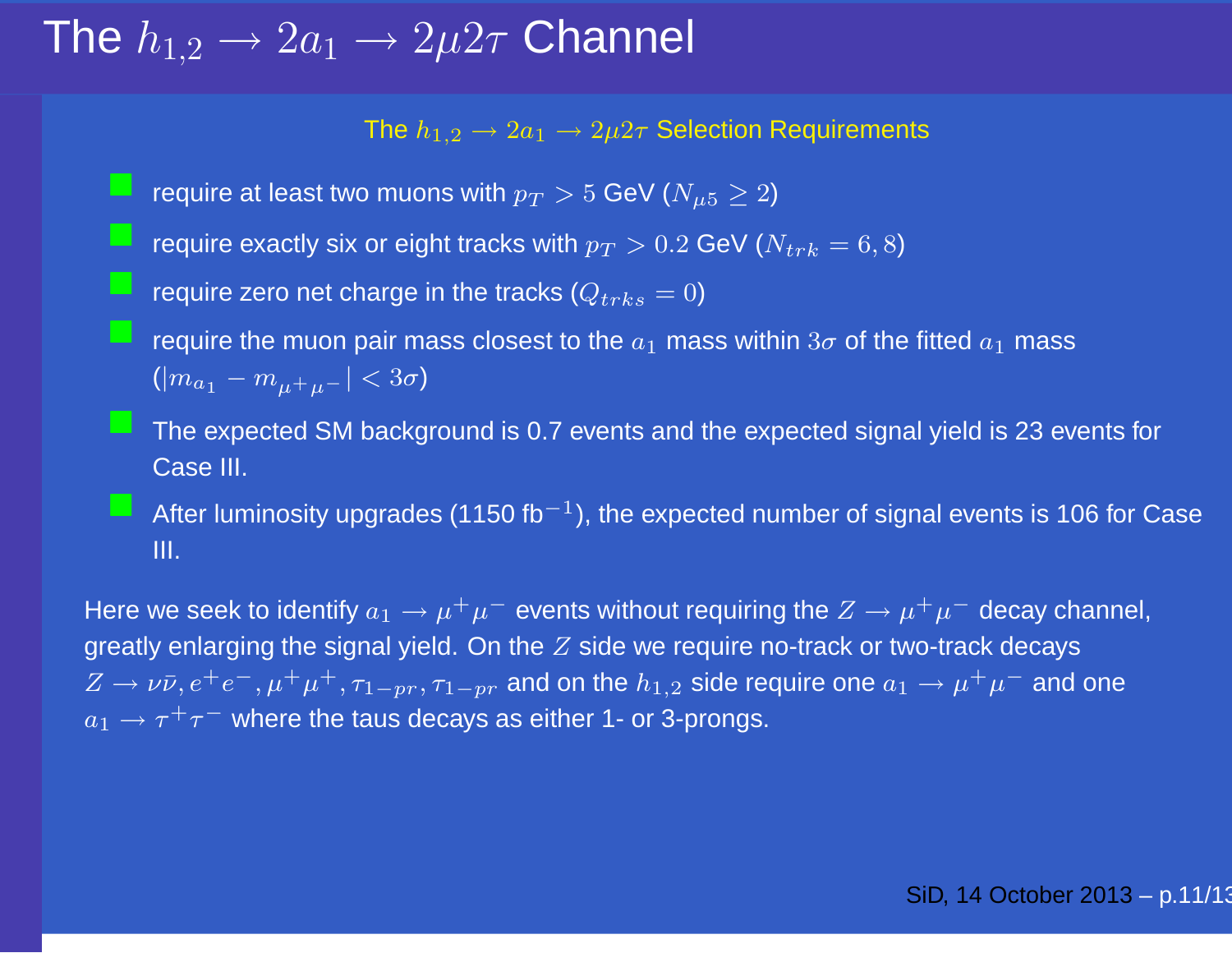Reconstructeda  $a_1 \rightarrow$  $\rightarrow \mu^+\mu^-$  After Full Selection



The fit yields  $m_{a_{1}} = 10.329 \pm 0.005$  GeV.

SiD, <sup>14</sup> October 2013 – p.12/13